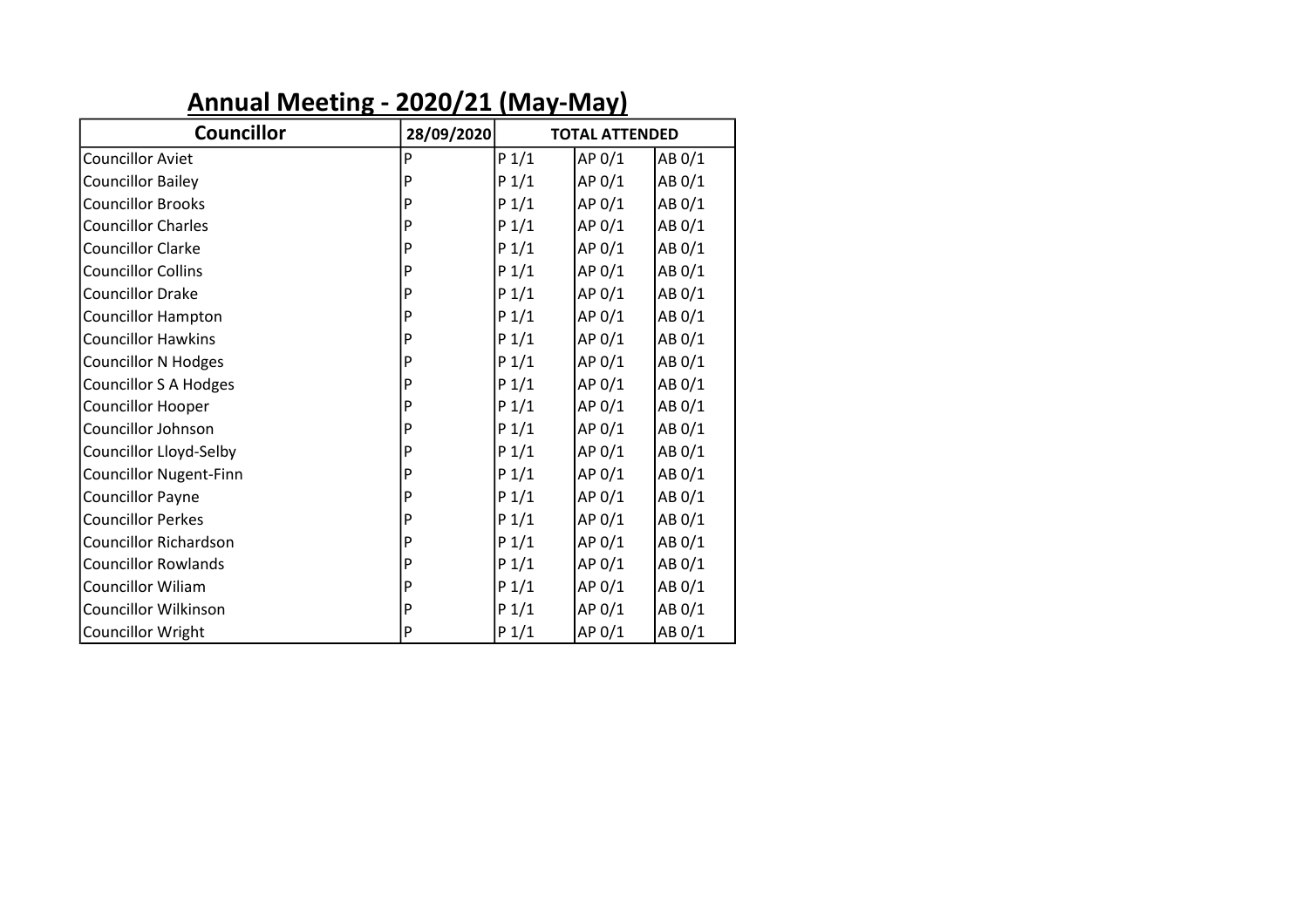| <b>Councillor</b>             | 29/06/2020 29/07/2020 08/12/2020 22/02/2021 18/03/2021 28/04/2021 |    |    |            |                  | <b>TOTAL ATTENDED</b> |        |
|-------------------------------|-------------------------------------------------------------------|----|----|------------|------------------|-----------------------|--------|
| The Mayor                     |                                                                   |    |    |            | P 6/6            | AP 0/6                | AB 0/6 |
| <b>Councillor Aviet</b>       |                                                                   |    |    |            | P 6/6            | AP 0/6                | AB 0/6 |
| <b>Councillor Bailey</b>      | AP                                                                |    | AB | AP         | P <sub>3/6</sub> | AP 2/6                | AB 1/6 |
| <b>Councillor Brooks</b>      |                                                                   |    |    |            | P 6/6            | AP 0/6                | AB 0/6 |
| <b>Councillor Charles</b>     |                                                                   | AP |    |            | P 5/6            | AP 1/6                | AB 0/6 |
| <b>Councillor Clarke</b>      |                                                                   |    |    |            | P 6/6            | AP 0/6                | AB 0/6 |
| <b>Councillor Collins</b>     |                                                                   |    |    |            | P 6/6            | AP 0/6                | AB 0/6 |
| <b>Councillor Drake</b>       |                                                                   |    |    |            | P 6/6            | AP 0/6                | AB 0/6 |
| <b>Councillor Hampton</b>     |                                                                   |    | AB | AB         | P 4/6            | AP 0/6                | AB 2/6 |
| <b>Councillor Hawkins</b>     |                                                                   |    |    |            | P 6/6            | AP 0/6                | AB 0/6 |
| <b>Councillor N Hodges</b>    |                                                                   |    |    |            | P 6/6            | AP 0/6                | AB 0/6 |
| <b>Councillor S A Hodges</b>  |                                                                   |    |    |            | P 6/6            | AP 0/6                | AB 0/6 |
| <b>Councillor Hooper</b>      |                                                                   | AP |    |            | P 5/6            | AP 1/6                | AB 0/6 |
| <b>Councillor Johnson</b>     |                                                                   |    |    |            | P 6/6            | AP 0/6                | AB 0/6 |
| Councillor Lloyd-Selby        |                                                                   |    |    |            | P 6/6            | AP 0/6                | AB 0/6 |
| <b>Councillor Nugent-Finn</b> |                                                                   |    | AB | AP         | P 4/6            | AP 1/6                | AB 1/6 |
| <b>Councillor Payne</b>       |                                                                   |    |    |            | P 6/6            | AP 0/6                | AB 0/6 |
| <b>Councillor Perkes</b>      |                                                                   |    |    |            | P 6/6            | AP 0/6                | AB 0/6 |
| <b>Councillor Richardson</b>  |                                                                   |    |    |            | P 6/6            | AP 0/6                | AB 0/6 |
| <b>Councillor Rowlands</b>    |                                                                   | AP |    | <b>IAP</b> | $P\,4/6$         | AP 2/6                | AB 0/6 |
| <b>Councillor Wiliam</b>      |                                                                   |    |    |            | P 6/6            | AP 0/6                | AB 0/6 |
| Councillor Wright             |                                                                   |    | AB | AB         | $P\,4/6$         | AP 0/6                | AB 2/6 |

### **Full Council 2020/21 (May-May)**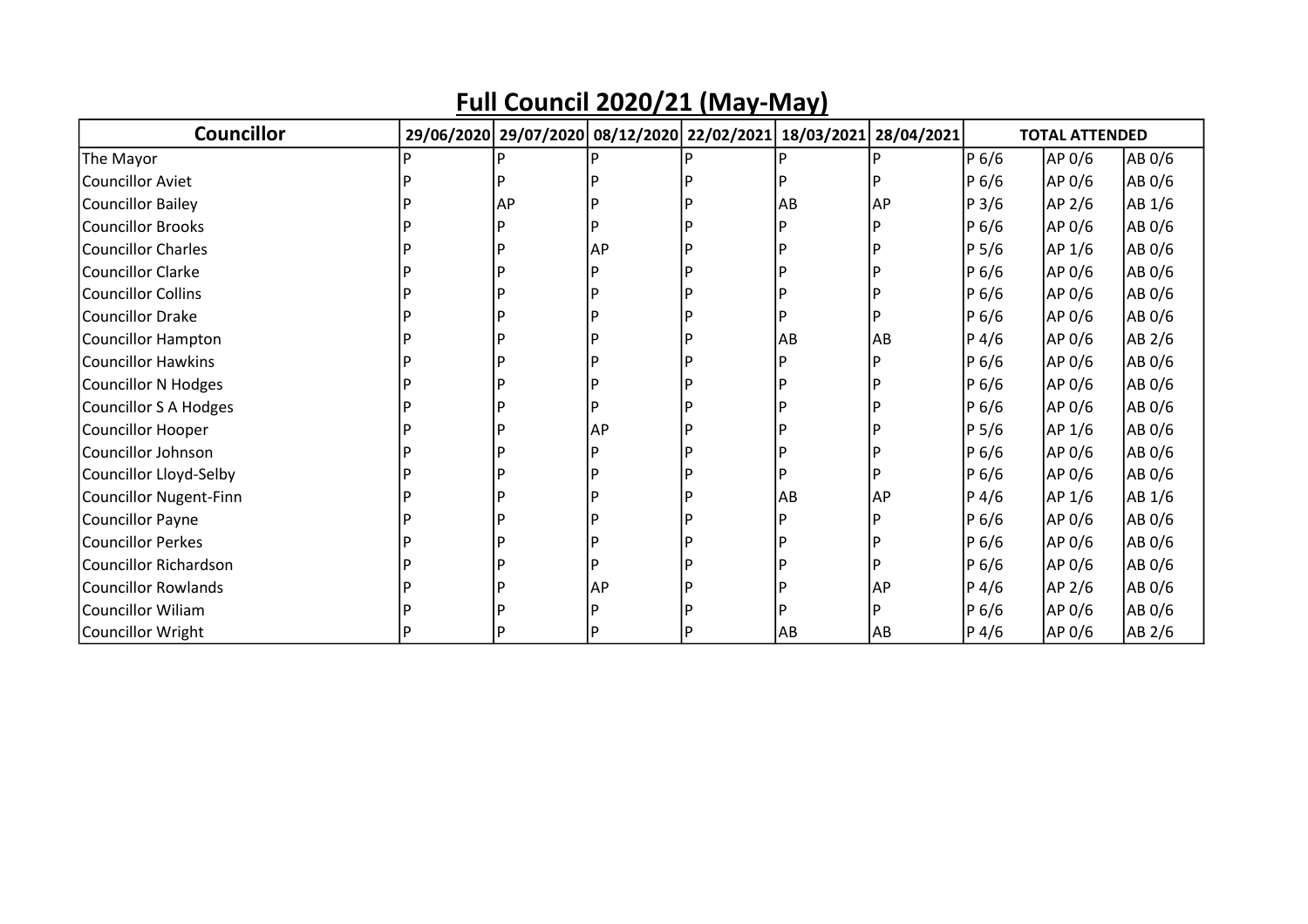# **Finance 2020/21 (May-May)**

| <b>Councillor</b>                   |      | 16/11/2020 08/02/2021 19/04/2021 |    |                   | TOTAL ATTENDED    |                   |
|-------------------------------------|------|----------------------------------|----|-------------------|-------------------|-------------------|
| The Mayor                           |      | AB                               | AB | P <sub>1/3</sub>  | AP 0/3            | AB 2/3            |
| Councillor Brooks (Chair)           | AP   | P                                | D  | P <sub>2/3</sub>  | AP <sub>1/3</sub> | AB 0/3            |
| lCouncillor Drake                   |      | P                                | D  | P <sub>3/3</sub>  | AP 0/3            | AB 0/3            |
| Councillor Hampton                  | lAB. | AB                               | AB | P <sub>0</sub> /3 | AP 0/3            | AB <sub>3/3</sub> |
| Councillor N Hodges                 |      | P                                | D  | P <sub>3/3</sub>  | AP 0/3            | AB 0/3            |
| Councillor S A Hodges               |      | P                                | D  | P <sub>3/3</sub>  | AP 0/3            | AB 0/3            |
| Councillor Lloyd-Selby (Vice-Chair) |      | P                                | D  | P <sub>3/3</sub>  | AP 0/3            | AB 0/3            |
| Councillor Rowlands                 |      | AP                               | AB | P <sub>1/3</sub>  | AP 1/3            | AB 1/3            |

| <b>Observers</b> |                                                   | Cllr Charles Cllr Clarke Cllr Clarke |                                      |
|------------------|---------------------------------------------------|--------------------------------------|--------------------------------------|
|                  |                                                   |                                      | Cllr Clarke Cllr Hooper Cllr Johnson |
|                  | Cllr Johnson Cllr Payne<br>Cllr Payne Cllr Perkes |                                      |                                      |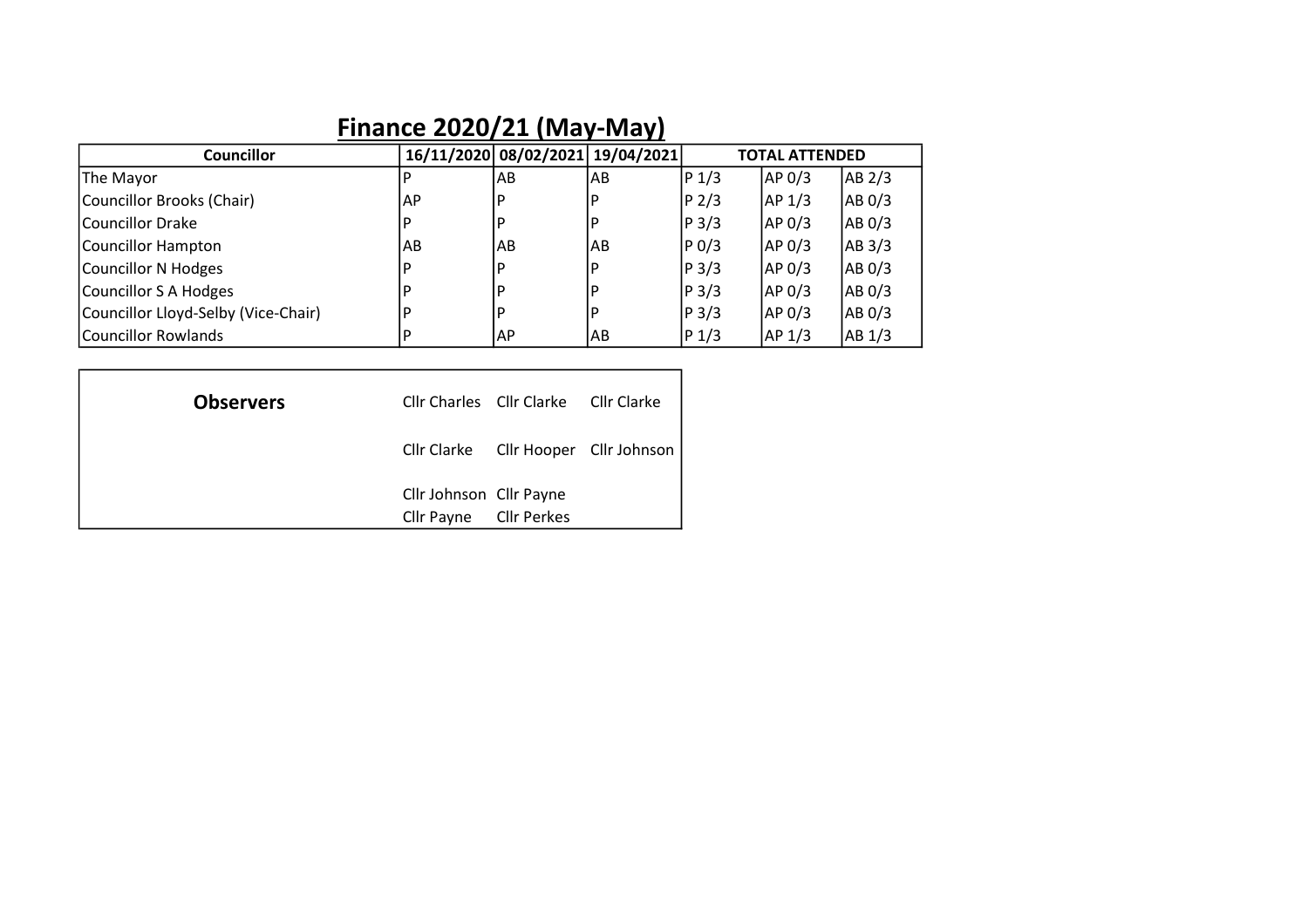| <b>Councillor</b>                  |            | 06/07/2020 19/10/2020 14/12/2020 11/01/2021 08/03/2021 |           |                   |     | 12/04/2021 |                  | TOTAL ATTENDED |        |
|------------------------------------|------------|--------------------------------------------------------|-----------|-------------------|-----|------------|------------------|----------------|--------|
| The Mayor                          | AB         | lAB                                                    | AB        | AB                |     | AB         | $P_1/6$          | AP 0/6         | AB 5/6 |
| Councillor Aviet                   |            |                                                        |           |                   |     |            | $P_6/6$          | AP 0/6         | AB 0/6 |
| Councillor Clarke                  |            |                                                        |           |                   |     |            | $P_6/6$          | AP 0/6         | AB 0/6 |
| Councillor Johnson                 |            |                                                        |           |                   |     |            | $P_6/6$          | AP 0/6         | AB 0/6 |
| Councillor N Hodges (Chair)        | D          |                                                        | D         |                   |     |            | P <sub>6/6</sub> | AP 0/6         | AB 0/6 |
| Councillor Nugent-Finn             | AP         |                                                        | <b>AP</b> |                   | AB  | <b>AB</b>  | P <sub>2/6</sub> | AP 2/6         | AB 2/6 |
| Councillor Richardson (Vice-Chair) |            |                                                        |           |                   |     |            | $P_6/6$          | AP 0/6         | AB 0/6 |
| Councillor Rowlands                | D          |                                                        | AP        | IAB               | IAB | AB         | P <sub>2/6</sub> | AP 1/6         | AB 4/6 |
|                                    | Cllr S A   | Cllr S A                                               | Cllr S A  | Cllr S A          |     |            |                  |                |        |
| <b>Observers</b>                   | Hodges     | Hodges                                                 | Hodges    | Hodges            |     | Cllr Payne |                  |                |        |
|                                    | Cllr Payne |                                                        |           | <b>Cllr Payne</b> |     |            |                  |                |        |
|                                    |            |                                                        |           | Cllr              |     |            |                  |                |        |
|                                    |            |                                                        |           | Wilkinson         |     |            |                  |                |        |

#### **Halls 2020/21 (May-May)**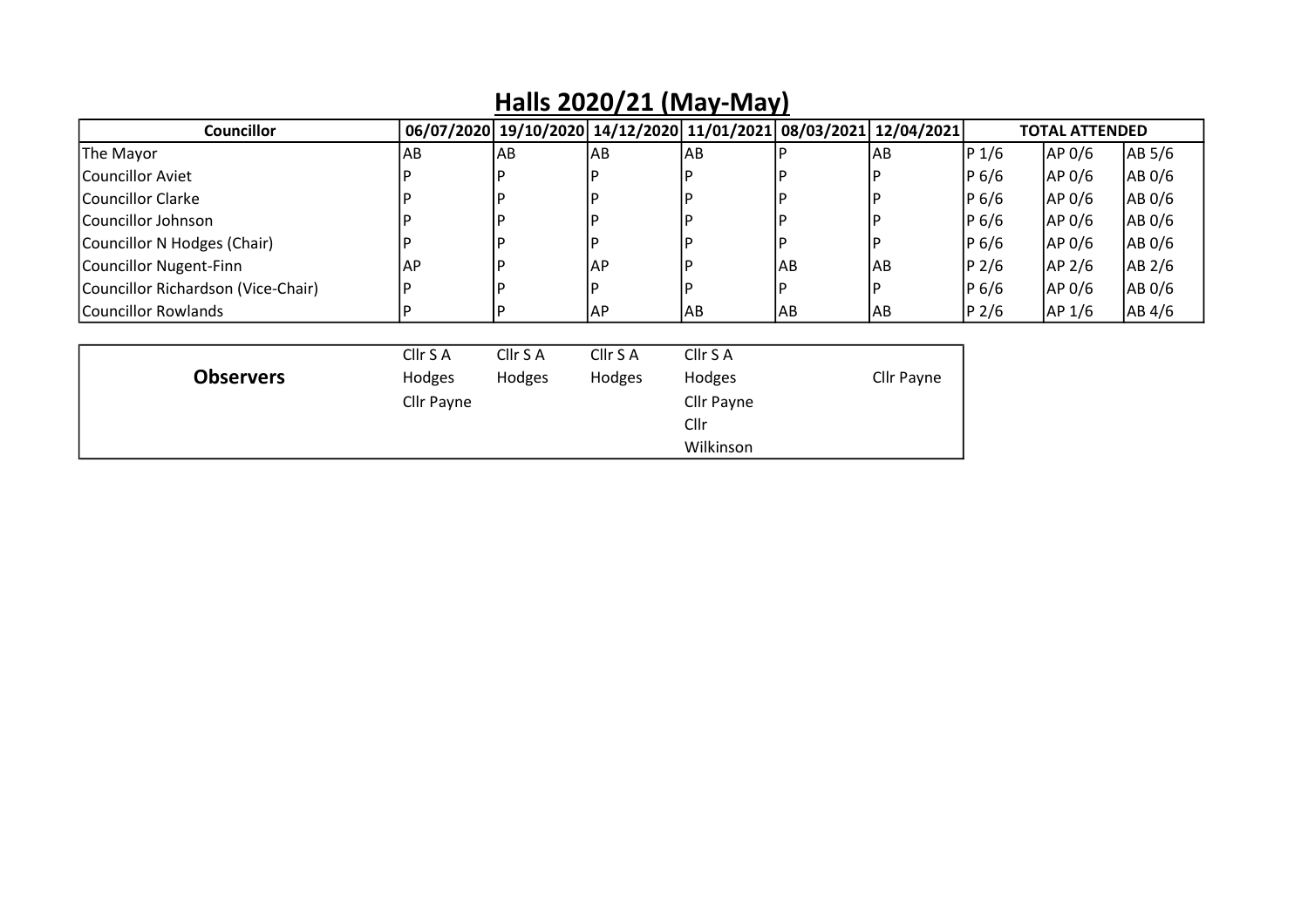| <b>Councillor</b>             |                     | 13/07/2020 28/07/2020 12/10/2020 25/01/2021 22/03/2021 |                   |    |                   |       | <b>TOTAL ATTENDED</b> |        |
|-------------------------------|---------------------|--------------------------------------------------------|-------------------|----|-------------------|-------|-----------------------|--------|
| Councillor Charles (Chair)    |                     |                                                        |                   |    |                   | P 5/5 | AP 0/5                | AB 0/5 |
| Councillor Clarke             |                     |                                                        |                   |    |                   | P 5/5 | AP 0/5                | AB 0/5 |
| Councillor Payne (Vice-Chair) |                     |                                                        |                   |    |                   | P 5/5 | AP 0/5                | AB 0/5 |
| Councillor Perkes             |                     |                                                        |                   |    |                   | P 5/5 | AP 0/5                | AB 0/5 |
| lCouncillor Wiliam            | AP.                 |                                                        |                   |    |                   | P 4/5 | AP 1/5                | AB 0/5 |
| lCouncillor Wilkinson         |                     |                                                        |                   |    |                   | P 5/5 | AP 0/5                | AB 0/5 |
| Councillor Wright             | ח                   |                                                        |                   | AP | D                 | P 4/5 | AP <sub>1/5</sub>     | AB 0/5 |
|                               |                     |                                                        |                   |    |                   |       |                       |        |
|                               |                     | Cllr <sub>N</sub>                                      | Cllr <sub>N</sub> |    | Cllr <sub>S</sub> |       |                       |        |
| <b>Observers</b>              | Cllr Johnson Hodges |                                                        | Hodges            |    | Hodges            |       |                       |        |
| Cllr Johnson                  |                     |                                                        |                   |    |                   |       |                       |        |

# **Personnel 2020/21 (May-May)**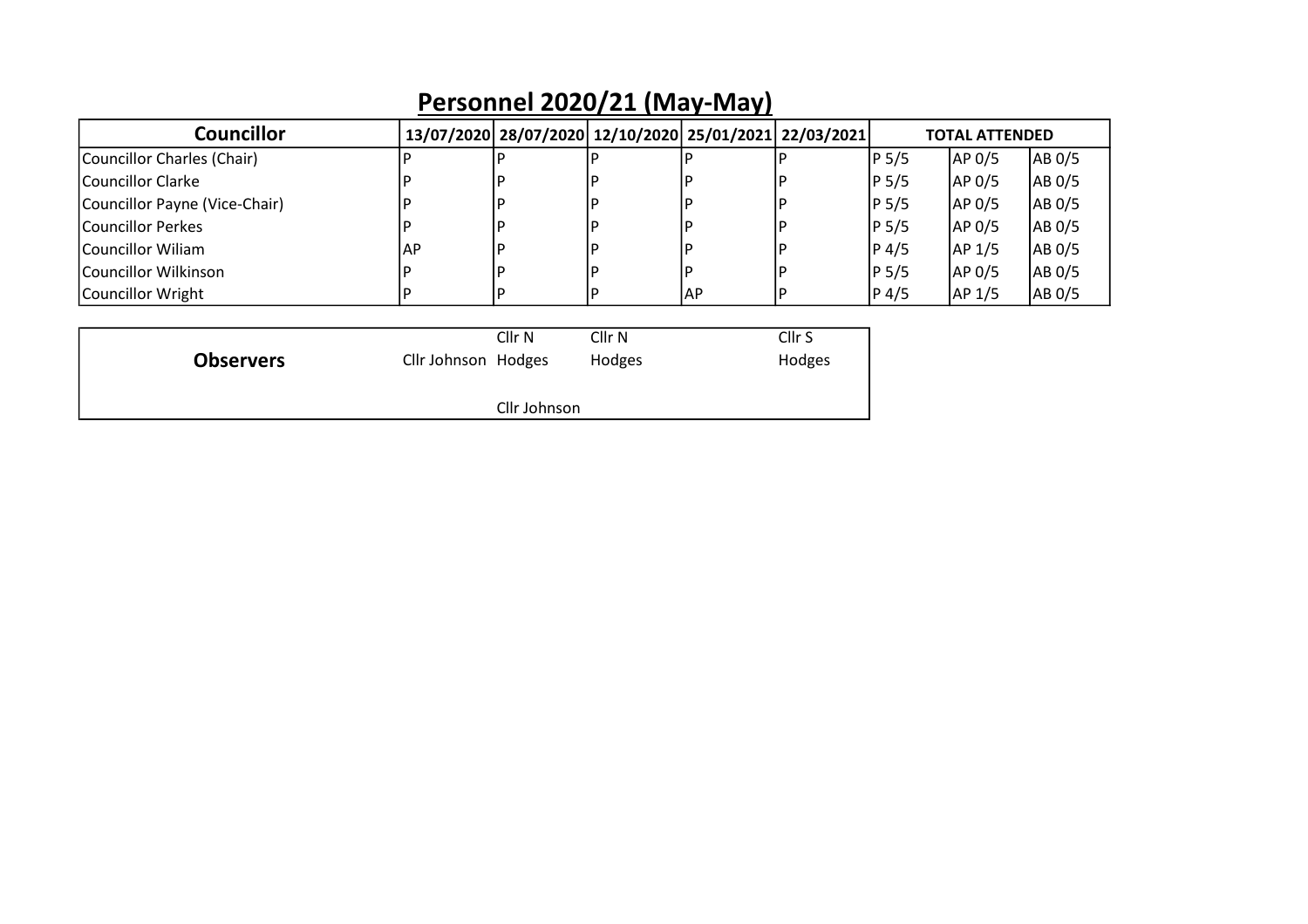| <b>Councillor</b>              |    | 07/07/2020 08/09/2020 12/01/2021 |           |                  | <b>TOTAL ATTENDED</b> |        |
|--------------------------------|----|----------------------------------|-----------|------------------|-----------------------|--------|
| The Mayor                      | AB | AB                               | l AB      | $P_0/3$          | AP 0/3                | AB 3/3 |
| Councillor Aviet               |    | <b>AP</b>                        | P         | P <sub>2/3</sub> | AP 1/3                | AB 0/3 |
| Councillor Bailey              | AP | P                                | <b>AP</b> | $P_1/3$          | AP 2/3                | AB 0/3 |
| lCouncillor Collins            |    | <b>AP</b>                        | P         | P <sub>2/3</sub> | AP 1/3                | AB 0/3 |
| <b>Councillor Charles</b>      | AP | P                                | D         | P <sub>2/3</sub> | AP <sub>1/3</sub>     | AB 0/3 |
| Counicllor Hawkins (Chair)     |    | P                                | D         | P <sub>3/3</sub> | AP 0/3                | AB 0/3 |
| Councillor S A Hodges          |    | P                                | D         | P <sub>3/3</sub> | AP 0/3                | AB 0/3 |
| Councillor Payne               |    | P                                | D         | P <sub>3/3</sub> | AP 0/3                | AB 0/3 |
| Counicllor Perkes (Vice-Chair) |    | P                                | p         | P <sub>3/3</sub> | AP 0/3                | AB 0/3 |

### **Planning 2020/21 (May-May)**

Cllr Johnson Cllr Clarke Cllr Johnson **Observers**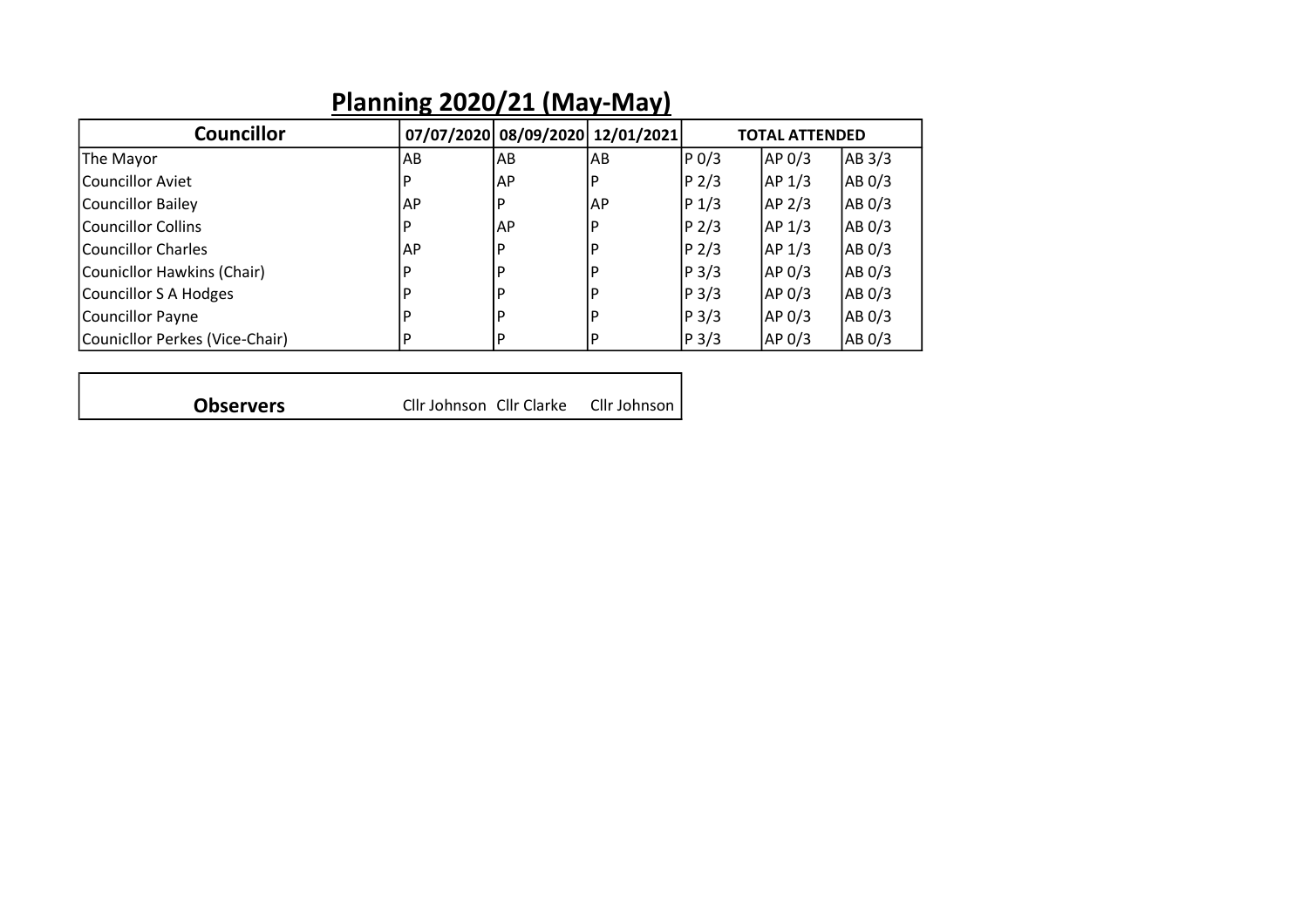# **Commemorative 2020/21 (May-May)**

| <b>Councillor</b>         | 25/01/2021 | <b>TOTAL ATTENDED</b> |        |        |  |
|---------------------------|------------|-----------------------|--------|--------|--|
| <b>Councillor Brooks</b>  | P          | $P_1/1$               | AP 0/1 | AB 0/1 |  |
| <b>Councillor Charles</b> | AB         | P <sub>0</sub> /1     | AP 0/1 | AB 1/1 |  |
| <b>Councillor Clarke</b>  | P          | $P_1/1$               | AP 0/1 | AB 0/1 |  |
| <b>Councillor Drake</b>   | P          | $P_1/1$               | AP 0/1 | AB 0/1 |  |
| <b>Councillor Hampton</b> | AB         | P <sub>0</sub> /1     | AP 0/1 | AB 1/1 |  |
| <b>Councillor Johnson</b> | AB         | $P_0/1$               | AP 0/1 | AB 1/1 |  |
| <b>Councillor Payne</b>   | P          | $P_1/1$               | AP 0/1 | AB 0/1 |  |
| Councillor N Hodges?      | P          | P 1/1                 | AP 0/1 | AB 0/1 |  |

|                  | Cllr. |
|------------------|-------|
| <b>Observers</b> | Wilk  |

Wilkinson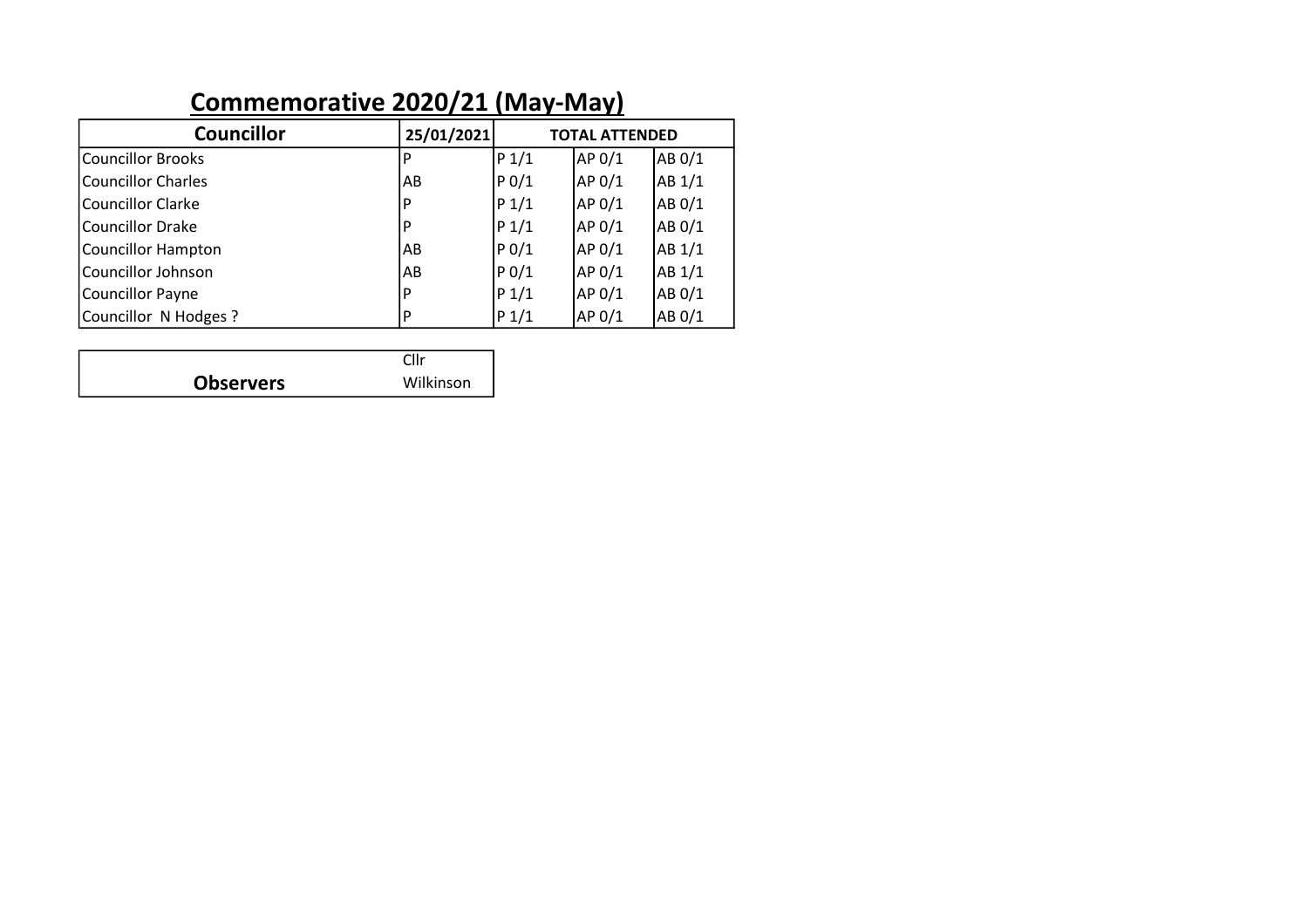#### **MHT 2020/21 (May-May)**

| <b>Councillor</b>         |      | 09/09/2020 28/01/2021 |                  | <b>TOTAL ATTENDED</b> |        |
|---------------------------|------|-----------------------|------------------|-----------------------|--------|
| Councillor Aviet          |      | l P                   | P 2/2            | AP 0/2                | AB 0/2 |
| Councillor Brooks (Chair) | l D  | IAP                   | $P_1/2$          | AP <sub>1/2</sub>     | AB 0/2 |
| Councillor Charles        | ١D   | l P                   | P <sub>2/2</sub> | AP 0/2                | AB 0/2 |
| Councillor Clarke         | ١D   | l P                   | P <sub>2/2</sub> | AP <sub>0/2</sub>     | AB 0/2 |
| Councillor Drake          | l D  | l P                   | P <sub>2/2</sub> | AP <sub>0/2</sub>     | AB 0/2 |
| Councillor S A Hodges     | ם ו  | l P                   | P <sub>2/2</sub> | AP 0/2                | AB 0/2 |
| Councillor Wiliam         | IAP. | l P                   | $P_1/2$          | AP <sub>1/2</sub>     | AB 0/2 |

| <b>Observers</b> | Cllr Johnson |
|------------------|--------------|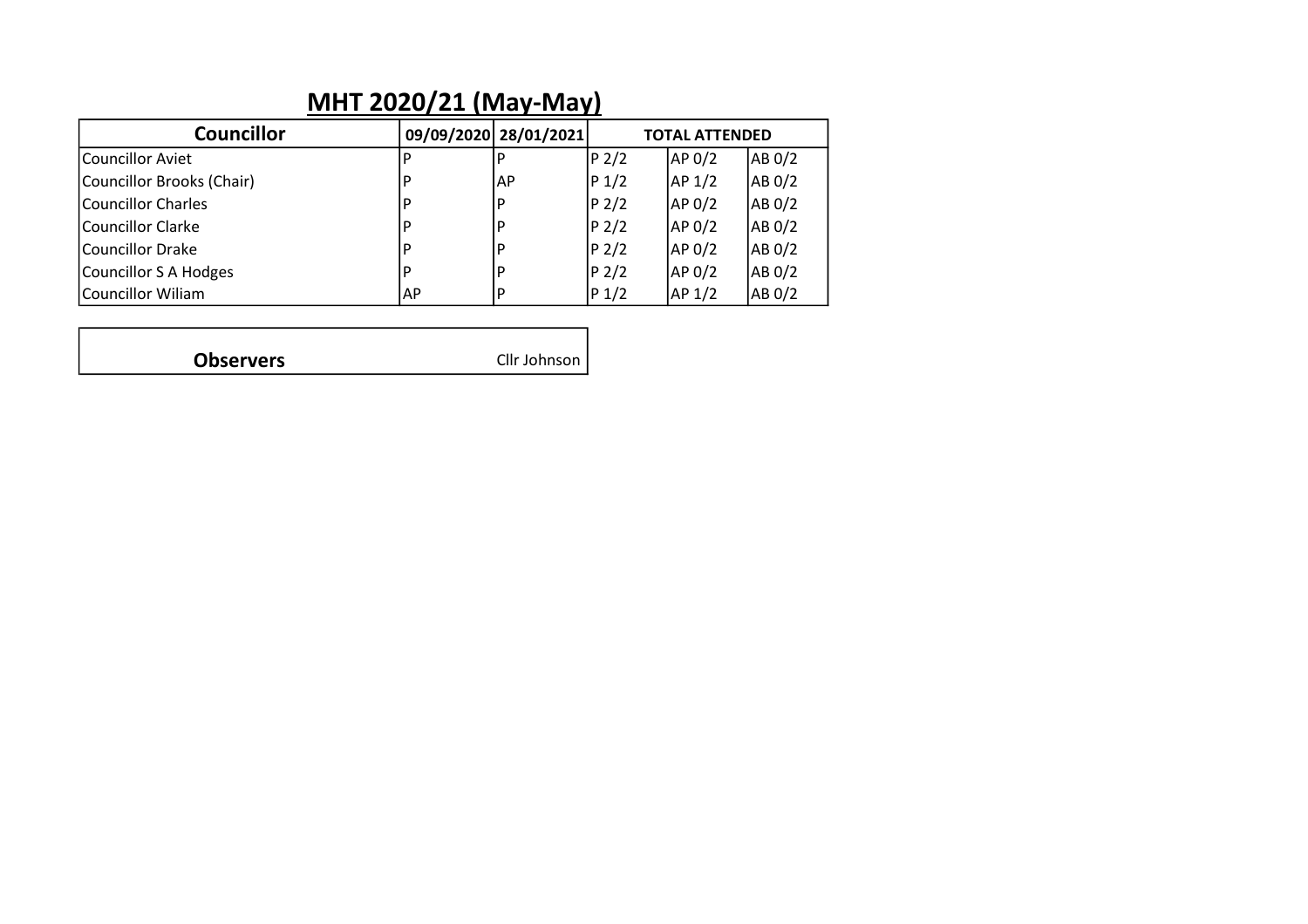#### **Governance 2020/21 (May-May)**

**Councillor**

Councillor Brooks Councillor Clarke Councillor Charles

Councilor S A Hodges

Councillor Lloyd-Selby

Councillor Nugent-Finn

Councillor Payne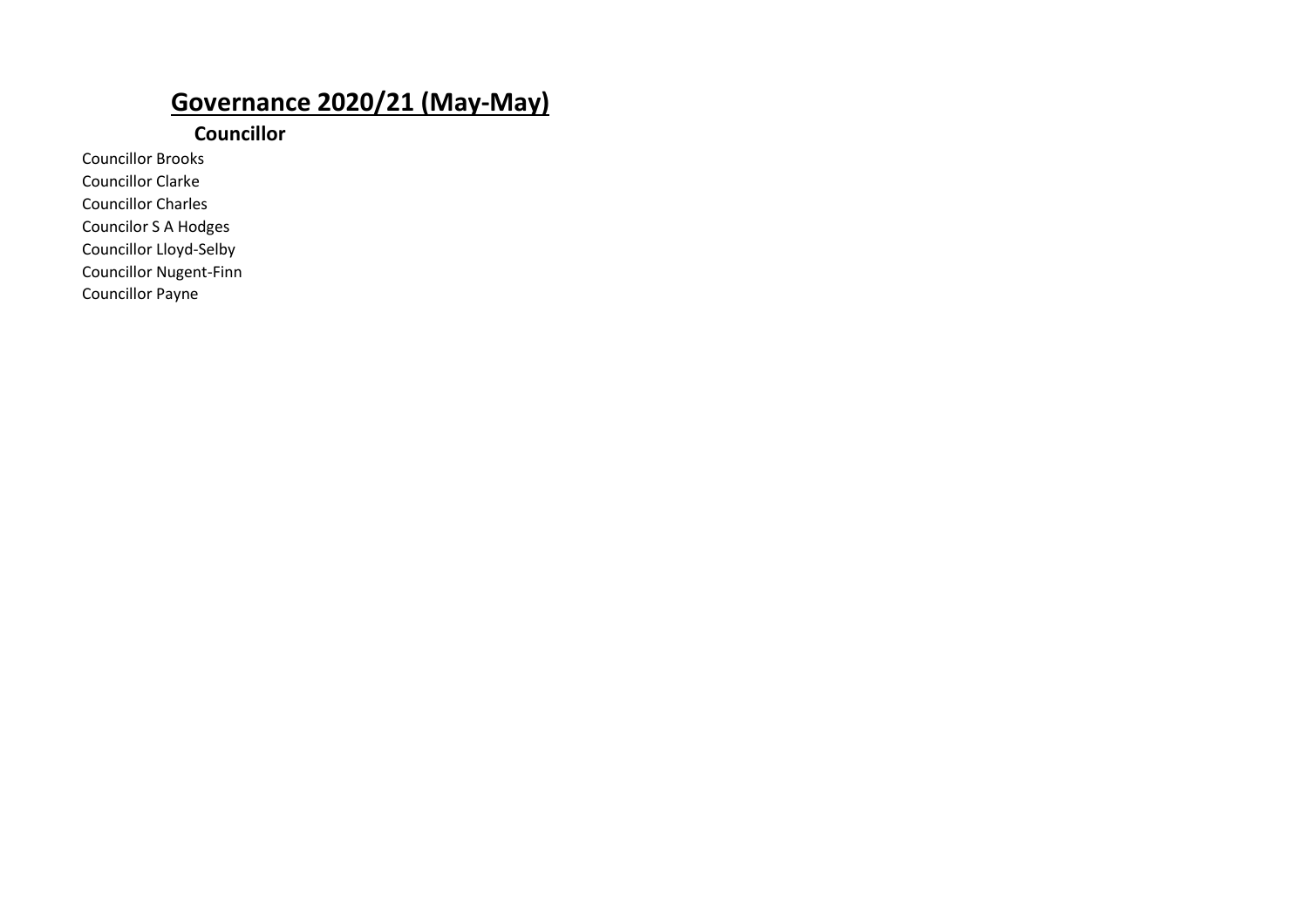| Fairtrade 2020/21 (May-May)  |            |                       |                   |        |  |  |  |  |
|------------------------------|------------|-----------------------|-------------------|--------|--|--|--|--|
| <b>Councillor</b>            | 11/01/2021 | <b>TOTAL ATTENDED</b> |                   |        |  |  |  |  |
| Councillor Hampton           | lAB        | P <sub>0</sub> /1     | AP 0/1            | AB 1/1 |  |  |  |  |
| <b>Councillor Hawkins</b>    | P          | $P_1/1$               | AP 0/1            | AB 0/1 |  |  |  |  |
| Councillor S A Hodges        | P          | $P_1/1$               | AP 0/1            | AB 0/1 |  |  |  |  |
| Councillor Johnson (Chair)   | D          | $P_1/1$               | AP 0/1            | AB 0/1 |  |  |  |  |
| Councillor Lloyd-Selby       | P          | $P_1/1$               | AP 0/1            | AB 0/1 |  |  |  |  |
| <b>Councillor Richardson</b> | l AP       | P <sub>0</sub> /1     | AP <sub>1/1</sub> | AB 0/1 |  |  |  |  |
| Councillor Wright            | AB         | $P_0/1$               | AP <sub>0/1</sub> | AB 1/1 |  |  |  |  |
|                              |            |                       |                   |        |  |  |  |  |

|                  | Cllr <sub>N</sub> |
|------------------|-------------------|
| <b>Observers</b> | Hodges            |
|                  | Cllr Drake        |

#### **Fairtrade 2020/21 (May-May)**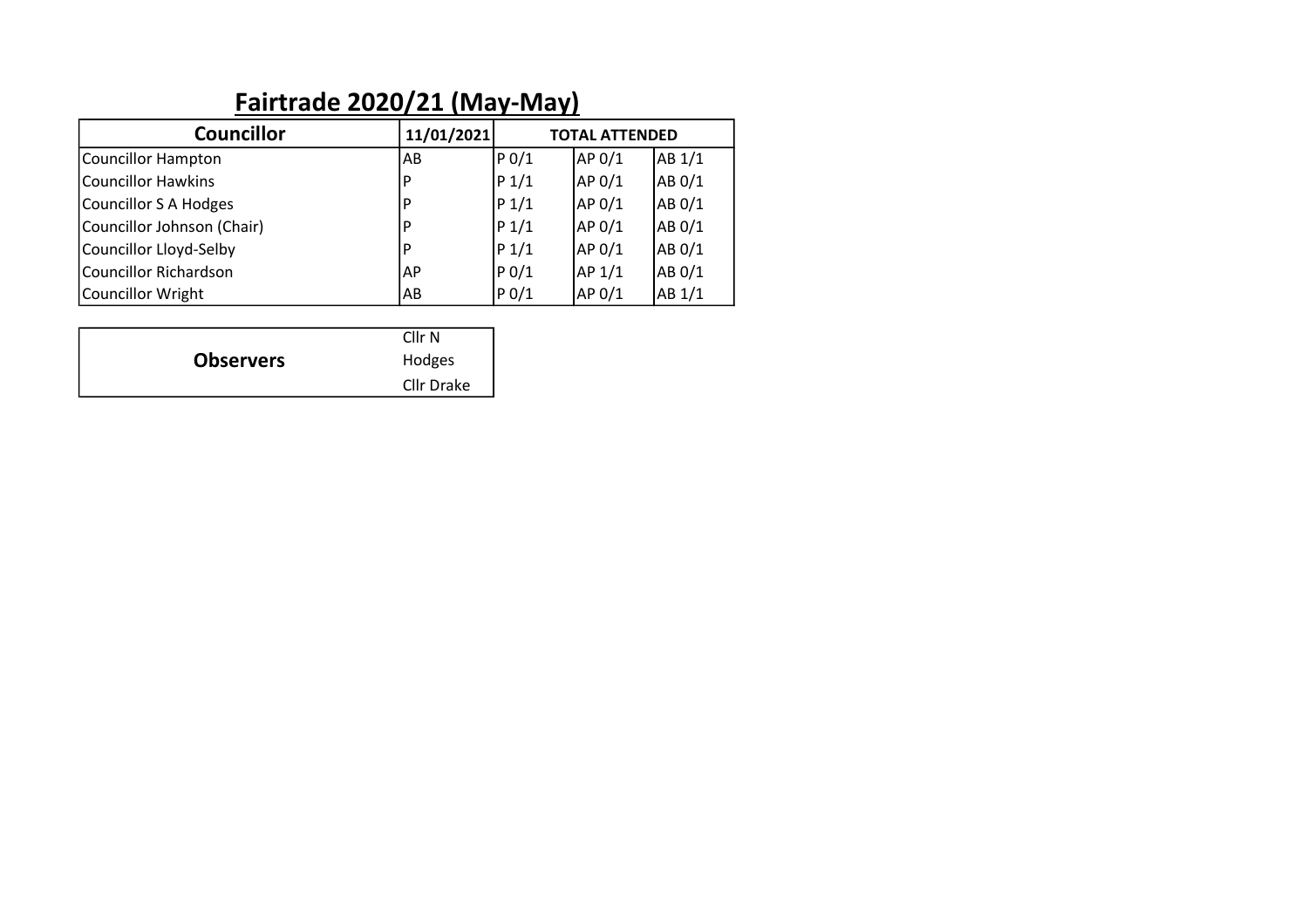#### **Local Investment 2020/21 (May-May)**

#### **Councillor**

Councillor Bailey Councillor Brooks Councillor N Hodges

Councillor S A Hodges

Councillor Hooper Councillor Lloyd-Selby

Councillor Nugent-Finn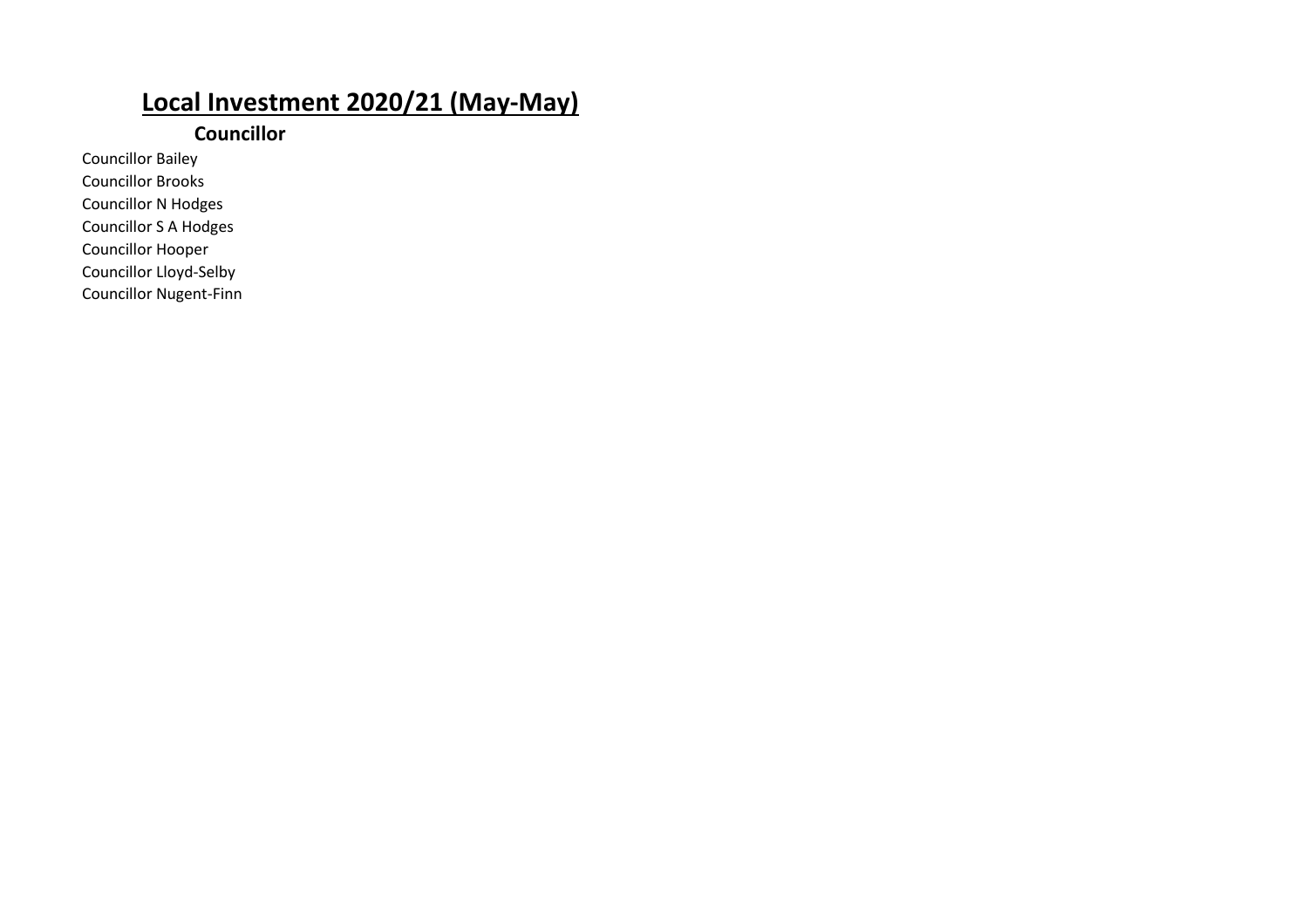| <b>Councillor</b>         |    | 16/07/2020 22/10/2020 21/01/2021 08/02/2021 |    |    |         | <b>TOTAL ATTENDED</b> |        |
|---------------------------|----|---------------------------------------------|----|----|---------|-----------------------|--------|
| Councillor Collins        |    |                                             |    |    | P 4/4   | AP 0/4                | AB 0/4 |
| lCouncillor Hawkins       | P  | P                                           | P  |    | P 4/4   | AP 0/4                | AB 0/4 |
| Councillor Hampton        | AB | AB                                          | AB | AB | P 0/4   | AP 0/4                | AB 4/4 |
| Councillor S A Hodges     | P  | P                                           | AP |    | $P$ 3/4 | AP 1/4                | AB 0/4 |
| Councillor Payne          | D  | P                                           | P  |    | P 4/4   | AP 0/4                | AB 0/4 |
| Councillor Perkes (Chair) | P  | P                                           | P  |    | P 4/4   | AP 0/4                | AB 0/4 |
| Councillor Wright         | AB | AB                                          | AB | AB | $P_0/4$ | AP 0/4                | AB 4/4 |
| Councillor Richardson?    | P  | P                                           | AP | AB | $P$ 2/4 | AP <sub>1/4</sub>     | AB 1/4 |
|                           |    |                                             |    |    |         |                       |        |
|                           |    |                                             |    |    |         |                       |        |

Cllr Clarke Cllr Clarke

Cllr Clarke Hodges

**Observers**

#### **Shop Local 2020/21 (May-May)**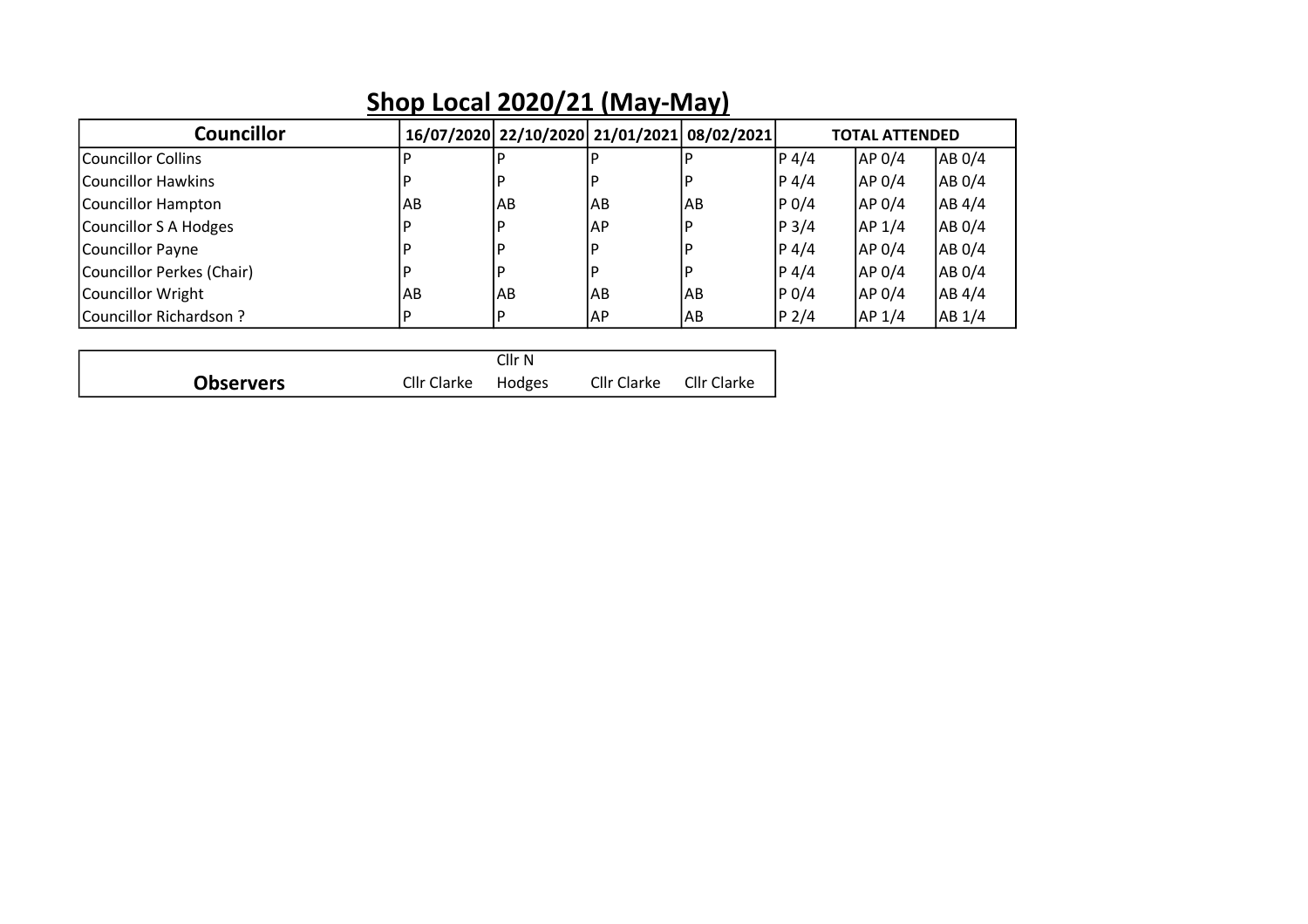|                             | . . |                       |                       |                   |        |  |
|-----------------------------|-----|-----------------------|-----------------------|-------------------|--------|--|
| <b>Councillor</b>           |     | 20/01/2021 25/02/2021 | <b>TOTAL ATTENDED</b> |                   |        |  |
| Councillor Charles          | AB  | IAB                   | P 0/2                 | AP <sub>0/2</sub> | AB 2/2 |  |
| Councillor Clarke           |     | l P                   | P <sub>2/2</sub>      | AP <sub>0/2</sub> | AB 0/2 |  |
| Councillor Drake            |     | P                     | P <sub>2/2</sub>      | AP <sub>0/2</sub> | AB 0/2 |  |
| Councillor N Hodges (Chair) |     | l P                   | $ P_2/2 $             | AP <sub>0/2</sub> | AB 0/2 |  |
| Councillor Wilkinson        |     | l P                   | P <sub>2/2</sub>      | AP <sub>0/2</sub> | AB 0/2 |  |

### **Consultation Working Party 2020/21 (May-May)**

**Observers**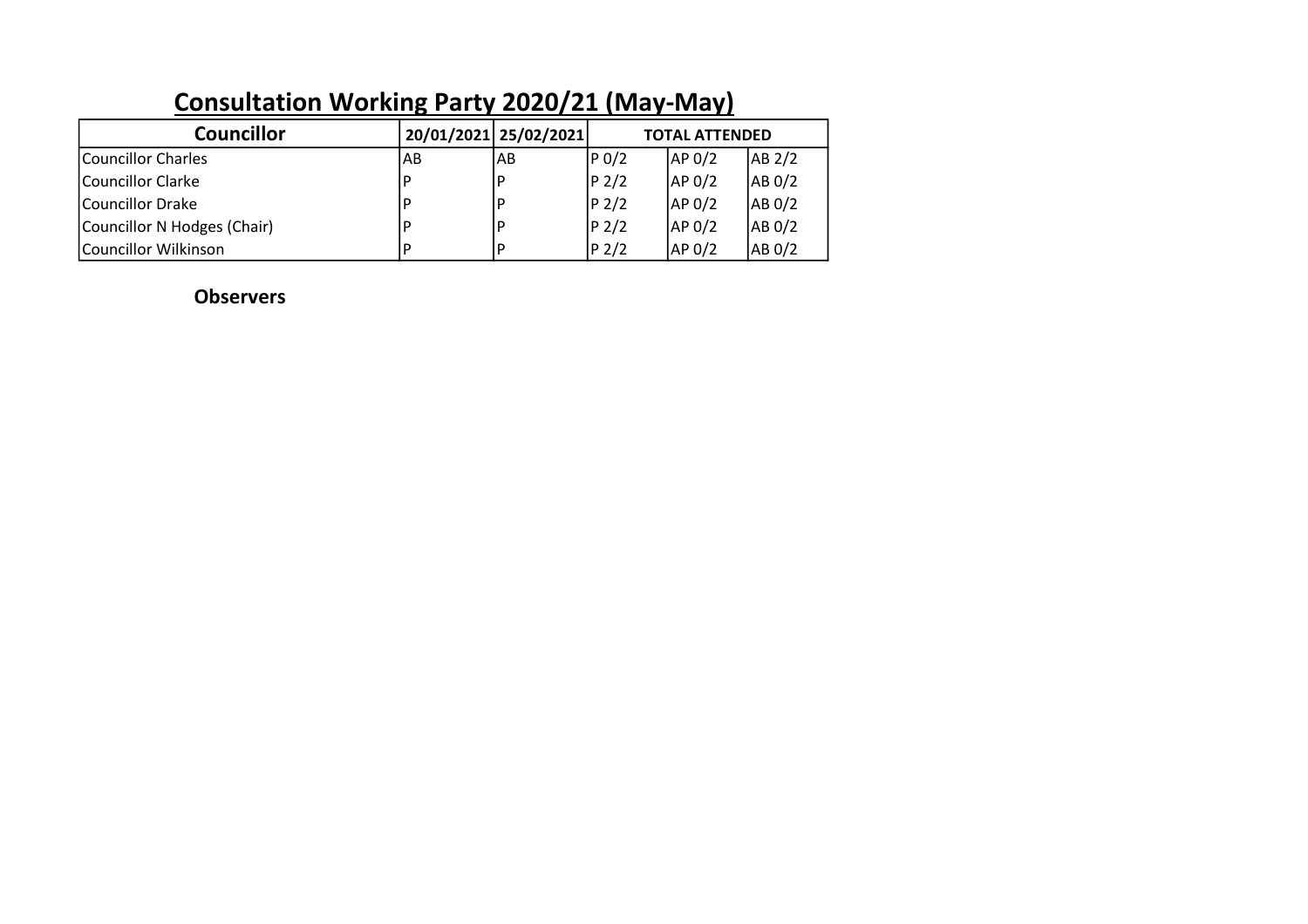#### **Innovation 2020/21 (May-May)**

| Councillor                | 07/07/2020  23/11/2020  08/12/2020  25/03/2021 |           |     |     |           | <b>TOTAL ATTENDED</b> |        |
|---------------------------|------------------------------------------------|-----------|-----|-----|-----------|-----------------------|--------|
| Councillor Bailey         | <b>IAP</b>                                     | <b>AB</b> | lAB | IAB | P 0/4     | AP <sub>1/4</sub>     | AB 3/4 |
| Councillor Brooks (Chair) |                                                |           |     |     | $ P_4/4 $ | AP <sub>0/4</sub>     | AB 0/4 |
| <b>ICouncillor Drake</b>  |                                                |           |     |     | $ P_4/4 $ | AP <sub>0/4</sub>     | AB 0/4 |
| Councillor N Hodges       |                                                |           |     |     | P 4/4     | <b>JAP 0/4</b>        | AB 0/4 |

| <b>Observers</b> |                        |      | Cllr Clarke Cllr Clarke Cllr Clarke Cllr Clarke |  |
|------------------|------------------------|------|-------------------------------------------------|--|
|                  |                        | Cllr |                                                 |  |
|                  | Cllr Johnson Wilkinson |      | Cllr Johnson Cllr Johnson                       |  |
|                  | Cllr Payne             |      |                                                 |  |